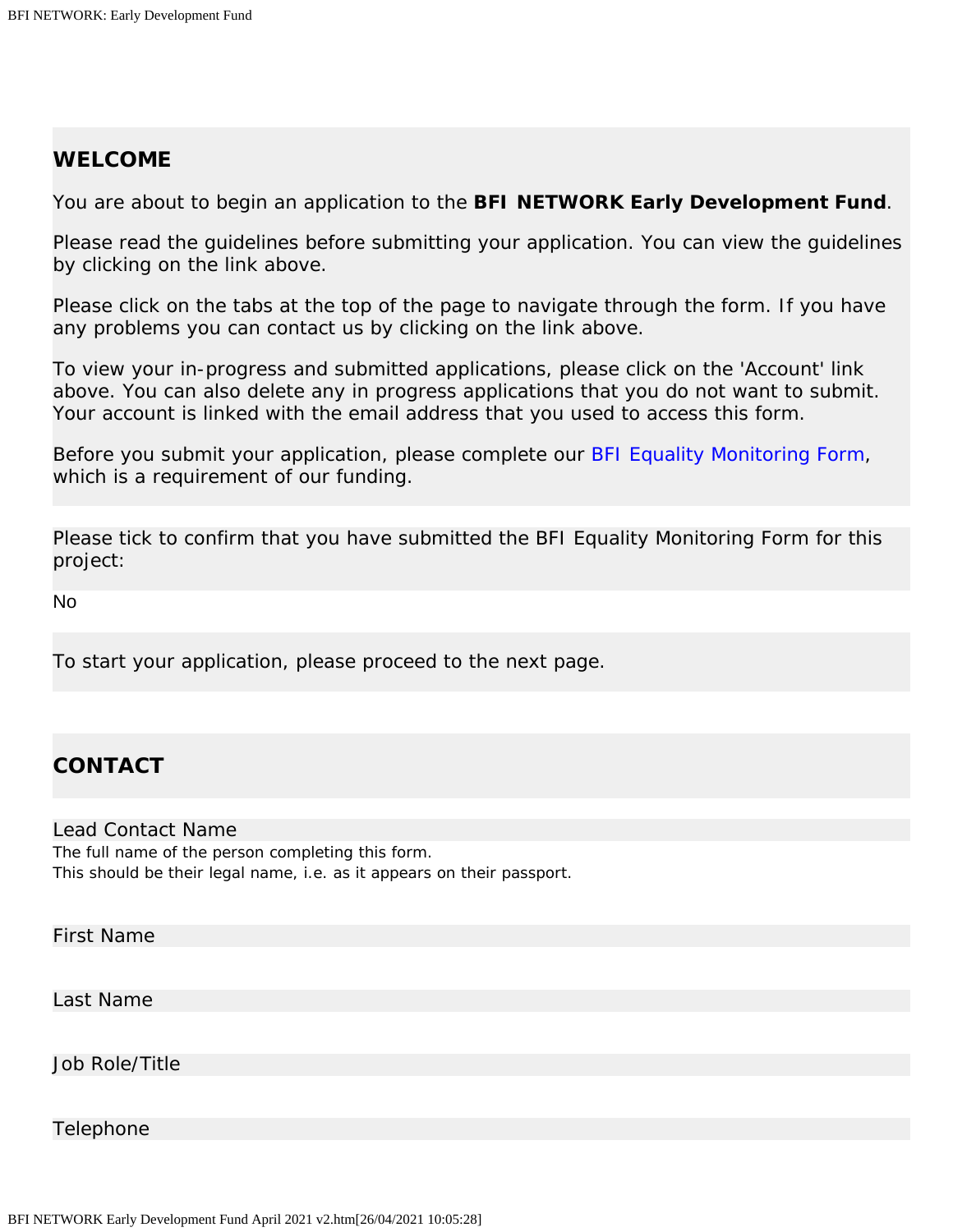BFI NETWORK: Early Development Fund

| Email                                                                       |
|-----------------------------------------------------------------------------|
|                                                                             |
| <b>Street Address</b>                                                       |
|                                                                             |
| Town/City                                                                   |
|                                                                             |
| County                                                                      |
|                                                                             |
| Postcode                                                                    |
|                                                                             |
| If you have any specific communication needs, please tell us what they are: |
|                                                                             |
| Text phone                                                                  |
| <b>No</b>                                                                   |
| Sign language                                                               |
| <b>No</b>                                                                   |
| Other (please specify below)                                                |
| No                                                                          |

# **GEOGRAPHICAL LOCATIONS OF TEAM**

Please note if you have co-writers, co-directors or co-producers, you can only select one region per role.

Location in which the project's writer is based

Please confirm the writer's postcode

Location in which the project's producer is based (if applicable)

Location in which the project's director is based (if applicable)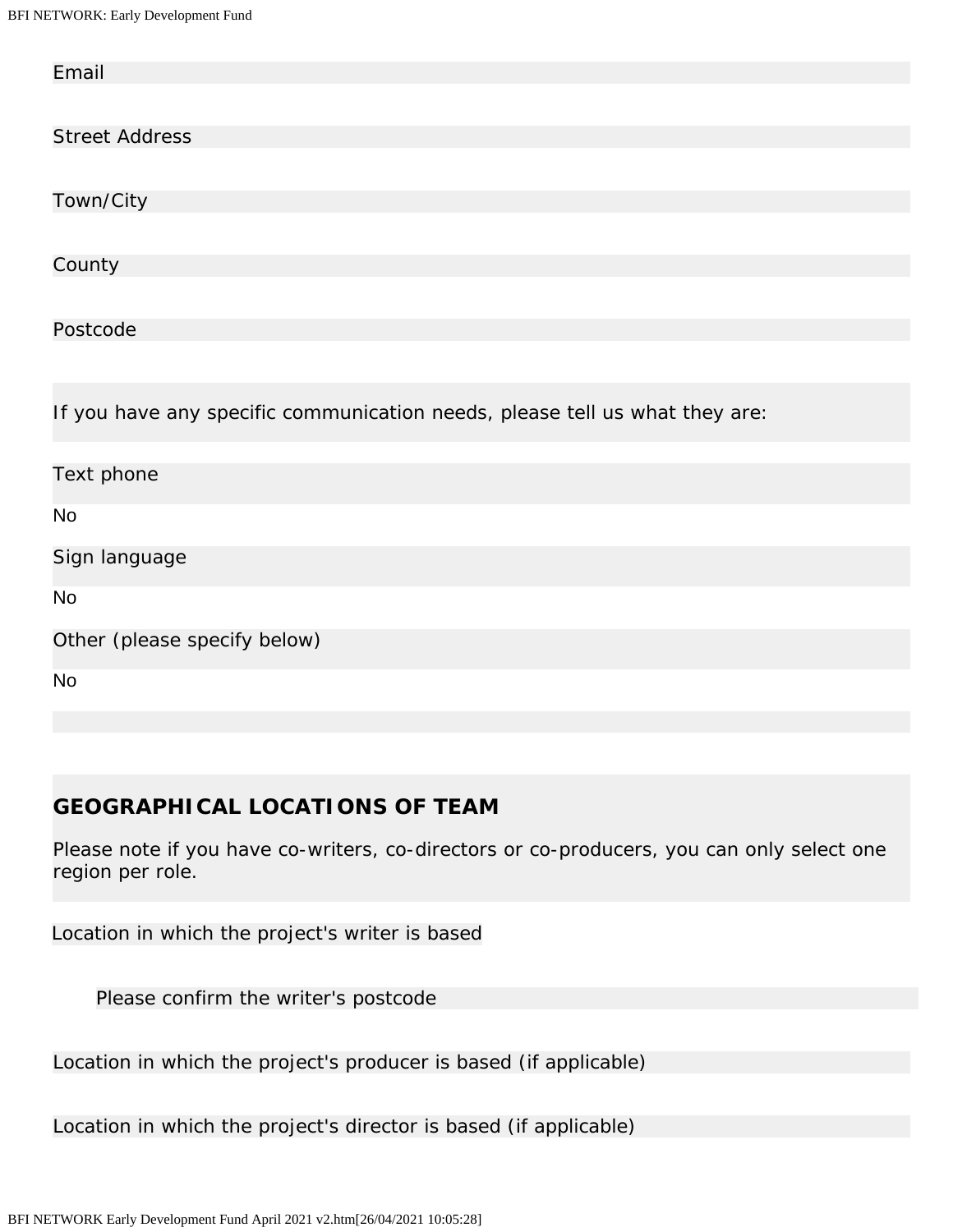Once you have completed this section, please proceed to the next page.

### **TEAM**

In this section, please briefly detail credits and relevant experience for your core team members (Writer, Director and Producer).

This can be in film or any other medium. Please state whether projects are completed or in development.

If you have co-writers, co-directors or co-producers, please provide their names and CV summaries in the boxes provided.

# *Please note that if you receive funding, the BFI's award agreement will be made between BFI and the individuals you detail below.*

*For example: either between BFI and the project's writer if there are no other team members; or between BFI and the team collectively.*

Name(s) of Writer(s)

CV summary

Writer's agent/agency (if applicable)

Name(s) of Producer(s) (if applicable)

CV summary

Name(s) of Director(s) (if different to writer) (if applicable)

CV summary

Director's agent/agency (if applicable)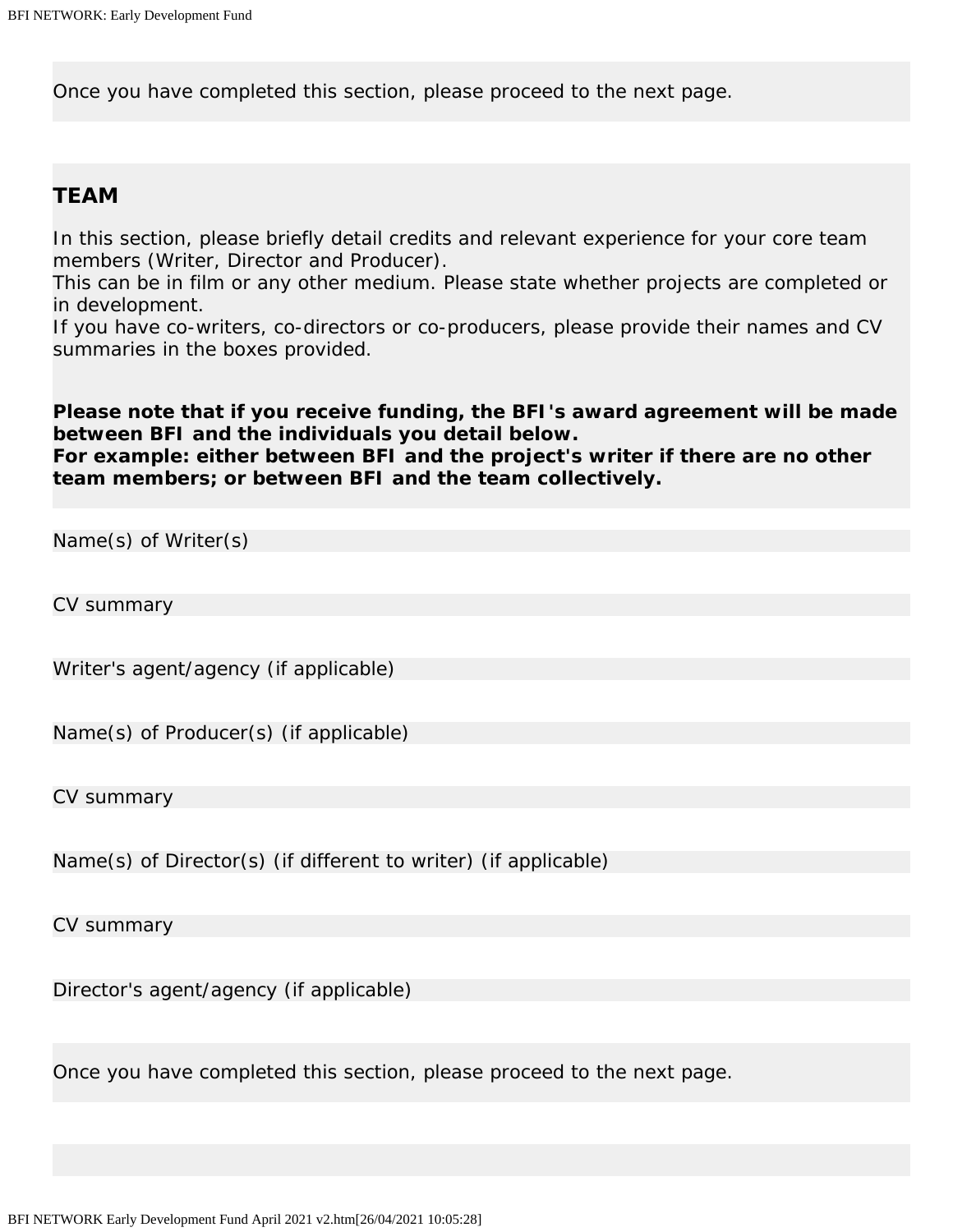# **PROJECT**

### Project Title/Working Title

Project Logline

Genre Tick all that apply

Other (please detail)

#### Story

Please give us a brief description of your story. If you want to, you can provide a video answer to this question via a link.

#### Who are your characters?

Please tell us about the characters and the world that you want to create in your story. If you want to, you can provide a video answer to this question via a link.

Creative Vision Why do you want to tell this story? If you want to, you can provide a video answer to this question via a link.

What materials are you planning to create for your early development? E.g. a treatment (can be up to 10 pages), specific visual materials or information in other formats.

At BFI NETWORK, we are committed to increasing the diversity of the film industry, and bringing under-represented voices to the screen.

How will your project engage with the aims of the [BFI Diversity Standards](http://www.bfi.org.uk/about-bfi/policy-strategy/diversity/diversity-standards)?

Is your project an adaptation of existing material?

i.e. is it based on the work of someone who is *not* listed as a writer on your application

If you would like to receive feedback on your project, in the event that your application for funding is unsuccessful, please tick this box No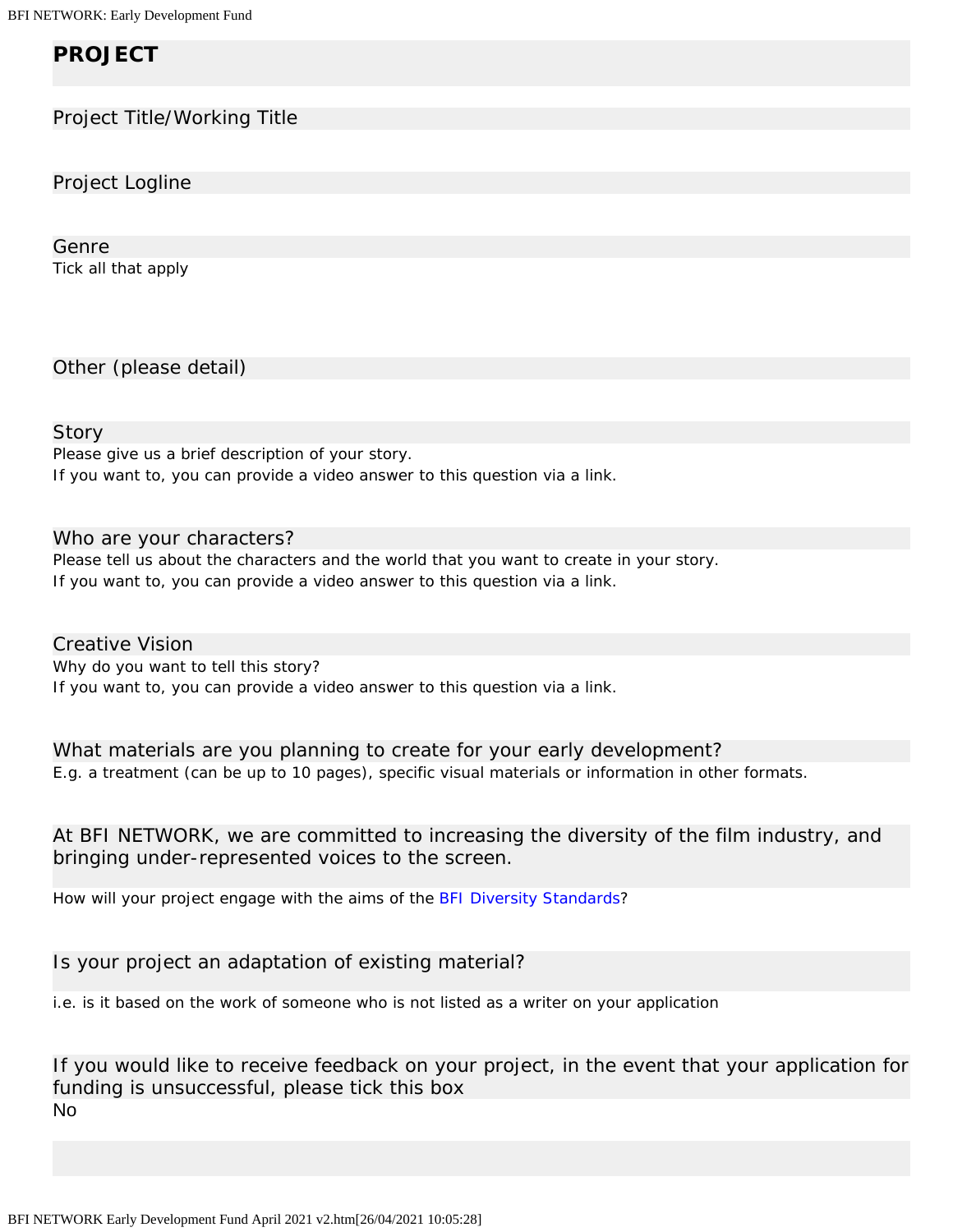Feedback is given in the spirit of constructive comment and owing to the high level of applications we receive we will not be able to enter into dialogue about the project and its further development.

# **PREVIOUS APPLICATIONS**

If you have previously applied to the BFI Early Development Fund for this project, please tick this box.

No

If yes, please detail the changes to the project since your previous application.

Have you previously submitted a funding application for this project (which has been approved or declined) to any of the following BFI partners? Please tick all that apply.

This is to enable us to understand your project progress to date.

Please tick this box if you are a graduate of the BFI Film Academy No

How did you hear about BFI NETWORK funding?

Please provide any further details here.

# **OTHER PROJECTS**

Do you or any of your team have another application or live project with any BFI Fund at present?

If so, please select the fund.

What is the title/working title of your application or live project?

What is the status of your live project?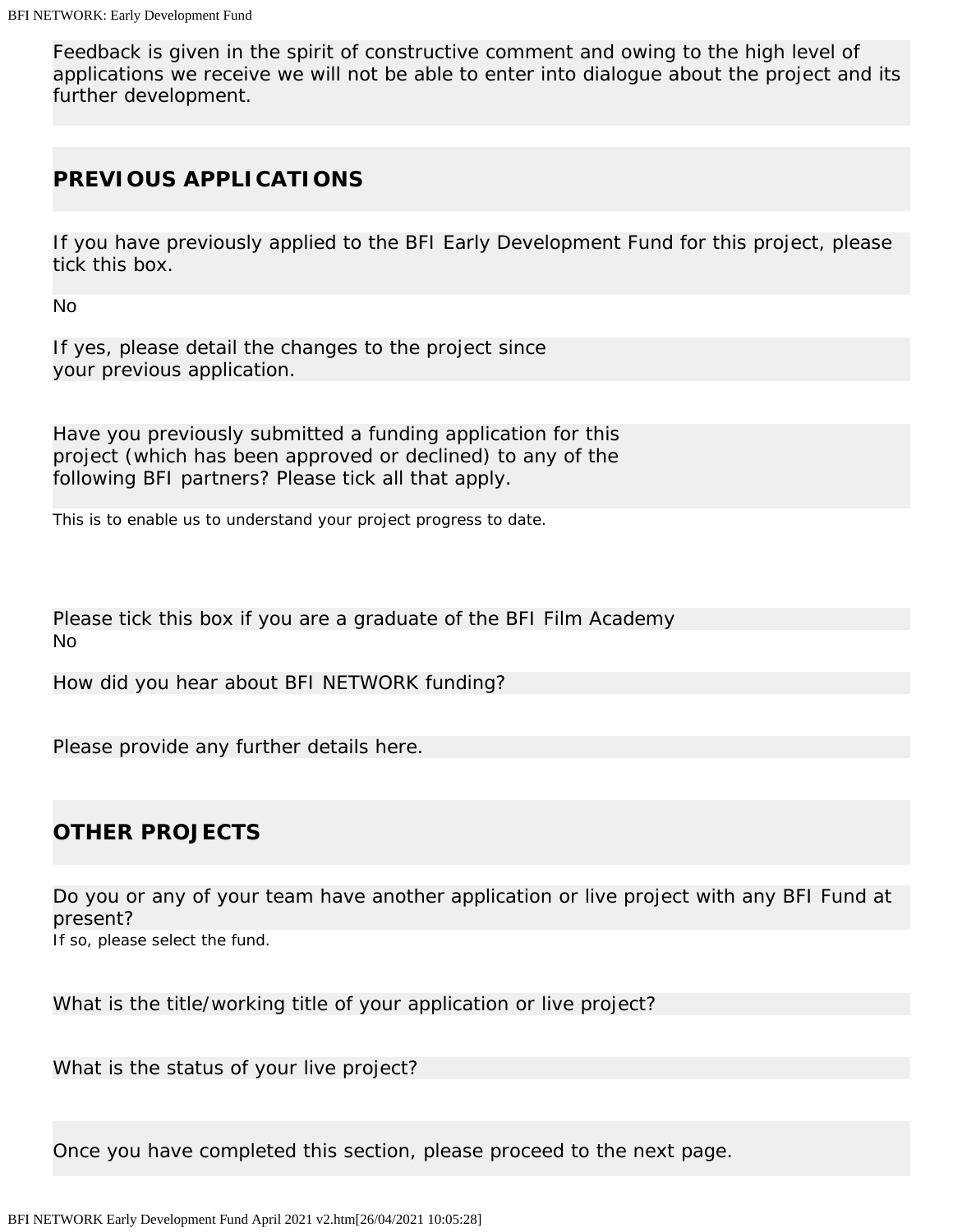### **FINANCE**

Amount being requested from BFI (£)

Budget

Please provide details of your early development budget: each cost type, the amount you have budgeted for this and any notes.

You should refer to the Finance section of the Early Development Guidelines when answering this question.

Once you have completed this section, please proceed to the next page.

### **SUPPORTING MATERIALS**

Please provide links to examples of previous work from your writer, director and producer.

Where you are providing viewing links (e.g. to short films) please ensure any passwords are provided below.

Alternatively, you can attach examples of previous work at the end of this form – please provide notes below outlining where you have done this.

Writer's previous work

Producer's previous work

Director's previous work

You can also provide links to supporting materials relevant to the project you are applying to us for.

If you would rather provide attachments, you can do this at the end of the form instead.

Links to materials relevant to the project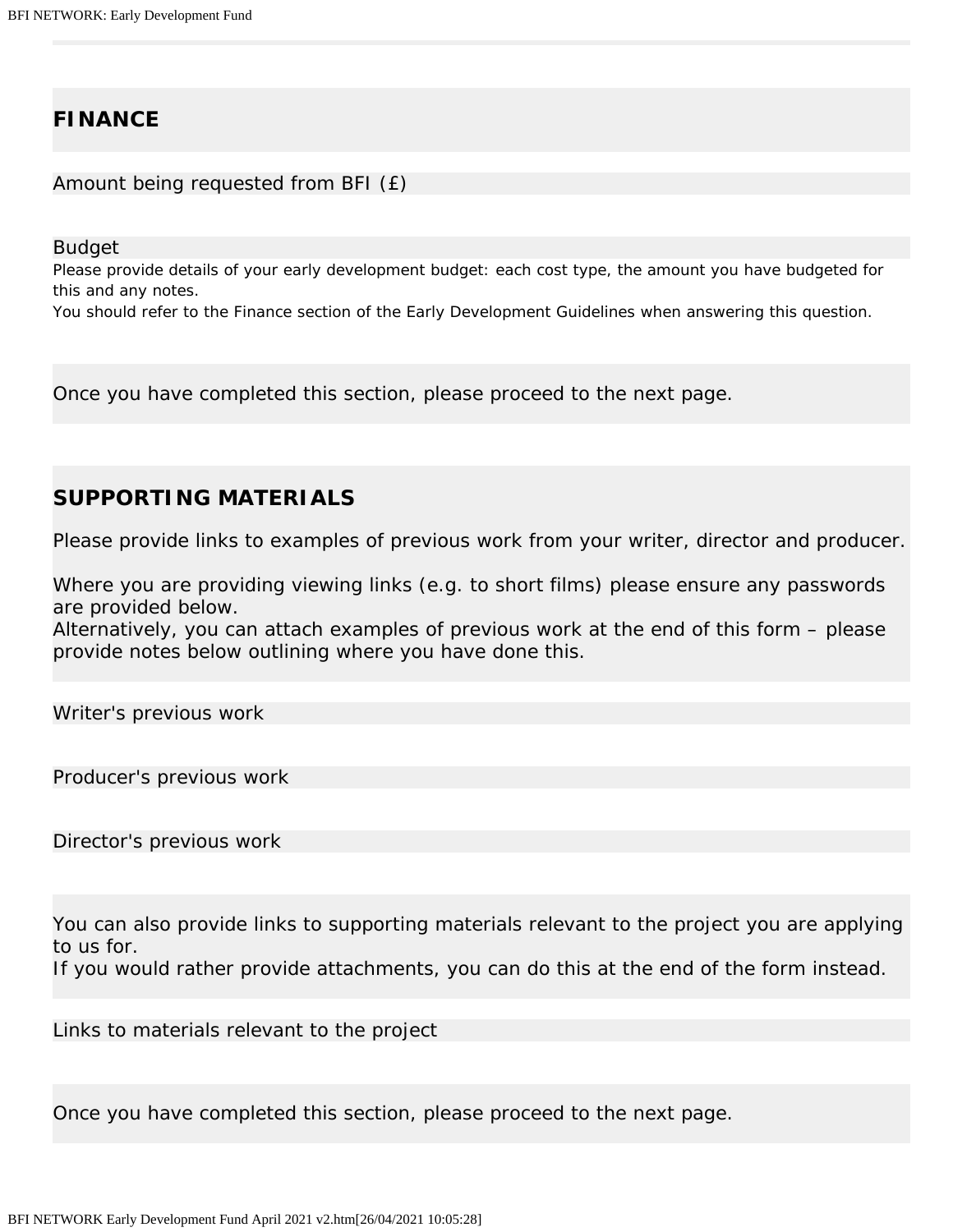# **DECLARATIONS**

### **Diversity Standards**

I have completed the Diversity Standards section and I am aware that I may be required to review and resubmit this information.

Please tick to confirm: No

#### **General Conditions**

I have read and agree to abide by the [BFI National Lottery Funding General Conditions](https://www.bfi.org.uk/sites/bfi.org.uk/files/downloads/bfi-lottery-funding-general-conditions-2019-07.pdf).

Please tick to confirm: No

#### **Authorised to Apply**

I confirm that I am authorised to make this application and accept a conditional offer. I also have the authority to repay the British Film Institute in the event of the conditions not being met.

Please tick to confirm: No

#### **Supporting Materials**

I have read and understood the British Film Institute's application guidelines. I confirm that the information I have given on this application is true and correct. Any material I have sent to support my application is also true and correct. I will tell you immediately if this information or the supporting material needs to be updated. I am happy for you to provide copies of this form and any supporting material to any person or organisation you wish to consult about my application.

Please tick to confirm: No

#### **Conflict of Interest**

The British Film Institute is required to identify all relevant financial or personal interests that may exist between board members or employees of the BFI and applicants. This is to ensure that measures can be introduced to prevent a conflict of interest arising between those persons assessing the application for the British Film Institute and such applicant. Do you or any of your colleagues on the project have any financial and / or close personal relationship with any Board member or employee of the British Film Institute?